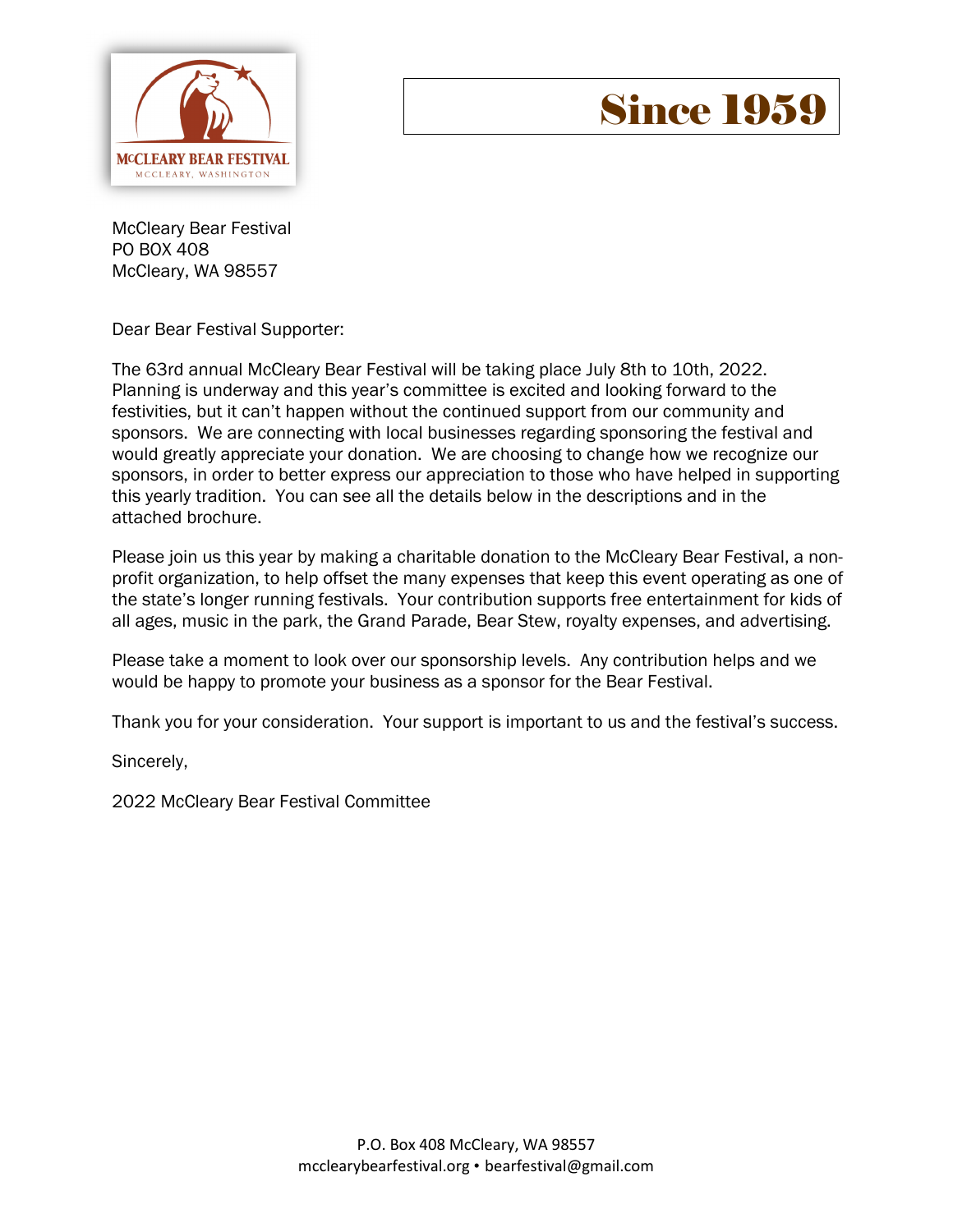

# KIDZ ZONE SPONSOR - \$3,000

- Company name and logo in the Festival Weekend Program
- Company logo will be displayed on the side of the float trailer during parade season
- Banner with company logo will be displayed at Kidz Zone during Bear Festival weekend. Banner to be provided by company or created by committee
- 2<sup>nd</sup> banner with company logo displayed at festival during Bear Festival weekend
- $\sum_i$ • Company recognized on the Bear Festival's website using company logo
	- Company recognized on the Bear Festival's Facebook page

## ENTERTAINMENT SPONSOR - \$2,000

- Company name and logo in the Festival Weekend Program
- Company logo will be displayed on the side of the float trailer during parade season
- E :<br>A : • Banner with company logo will be displayed at main stage during Bear Festival weekend. Banner to be provided by company or created by committee
	- 2<sup>nd</sup> banner with company logo displayed at festival during Bear Festival weekend
	- Company recognized on the Bear Festival's website using company logo
	- Company recognized on the Bear Festival's Facebook page

## PAPA BEAR SPONSOR - \$1,000

- Company name and logo in the Festival Weekend Program
- Company logo will be displayed on the side of the float trailer during parade season
- Banner with company logo will be displayed during Bear Festival weekend. Banner to be provided by company or created by committee
- Company recognized on the Bear Festival's website using company logo
- Company recognized on the Bear Festival's Facebook page
- Certificate of Appreciation

 $\mathcal{O}$ 

 $\Box$ 

 $\bigcirc$ 

 $\boldsymbol{\mathsf{Z}}$ 

 $\mathcal{O}$ 

 $\bigcirc$ 

 $\mathbb R$ 

 $\mathcal{S}$ 

 $\mathbb H$ 

 $\overline{\phantom{0}}$ 

 $\bigcirc$ 

 $\mathbb R$ 

# MAMA BEAR SPONSOR - \$750

- Company name and logo in the Festival Weekend Program
- Banner with company logo will be displayed during Bear Festival weekend. Banner to be provided by company or created by committee
- Company recognized on the Bear Festival's website using company logo
- Company recognized on the Bear Festival's Facebook page
- Certificate of Appreciation